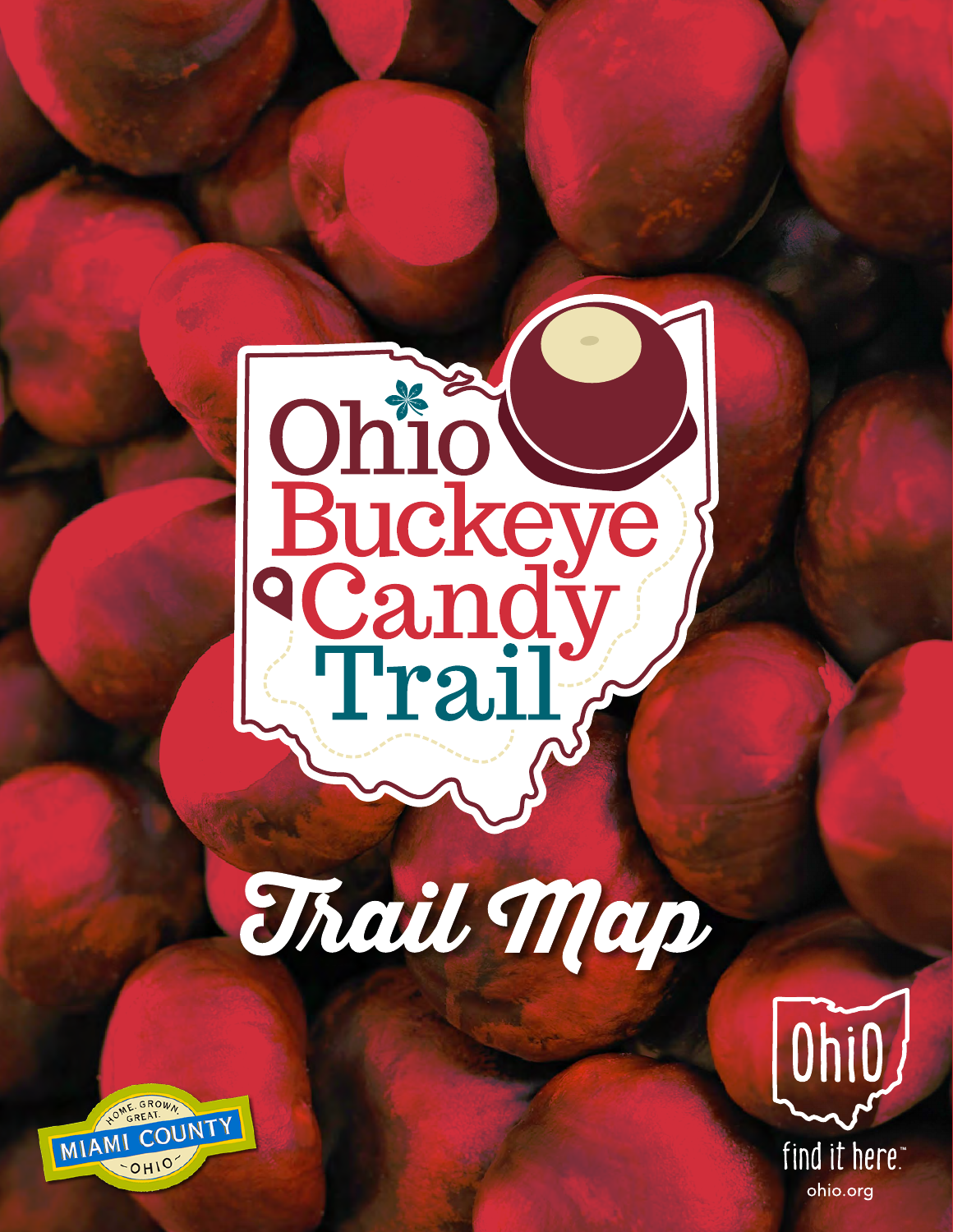# *Ohio Buckeye Candy Thail* Locations



# **1. Haute Chocolate**

#### **Cincinnati**

Haute Chocolate is located in the heart of Montgomery. They have been creating freestyle chocolate treats since 1979.

#### **513-793-9999 • [haute-chocolate.com](http://haute-chocolate.com)**

# **2. Tickled Sweet**

#### **Milford**

Tickled Sweet features artisan Chocolates, 30+ varieties of house-made fudge, delightful hand-crafted cookies and macaroons.

#### **513-880-4169 • [tickledsweet.net](http://tickledsweet.net)**

# **3. Annie's Homemade Sweets**



#### **Blue Ash**

Annie's store is full of beautiful handmade candy for holidays, events, gifts, desserts, or a sweet treat for yourself! Since 2002, Annie's Homemade Sweets had been creating candy that everyone talks about, no one forgets, and everyone wants for their events!

#### **513-899-3651 • [annieshomemadesweets.com](https://www.annieshomemadesweets.com/)**

# **4. Loveland Sweets**

#### **Loveland**

Inspired by a love of fine chocolates and homemade confections, Gloria Wilson founded Loveland Sweets in 2006. Handcrafted chocolates and ice creams that feature premium ingredients are the hallmark of Loveland Sweets.

#### **513-583-8305 • [lovelandsweets.com](http://lovelandsweets.com)**

# **5. Golden Turtle Chocolate Factory**

#### **Lebanon**

At Golden Turtle Chocolate Factory, premium chocolates have been prepared by master candymakers since 1982. Their chocolate temptations will satisfy the most discriminating tastes.

#### **513-932-1990 • [goldenturtlechocolatefactory.com](http://goldenturtlechocolatefactory.com)**

# **6. Holly B's Sweets**

#### **Waynesville**

Located in the picturesque antique village of Waynesville, Holly B's is a family- owned business that takes pride in creating delicious, quality handmade chocolates and fudge.

#### **513-897-2112 • [facebook.com/hollybsweets](http://facebook.com/hollybsweets)**

# **7. Friesinger's Chocolates**

#### **Springboro**

Friesinger's is a family owned business which manufactures the finest quality nuts and candy in facilities in Dayton and Springboro.

#### **937-743-4377 • [candyandnutstore.com](http://candyandnutstore.com)**

# **8. Bellbrook Chocolate Shoppe**

#### **Centerville**

Founded by Betty Blose in 1984, Bellrook Chocolate Shoppe has maintained its reputation for its delicious blend of milk and dark chooclate combined with our handmade creams, nuts and other fillings.

#### **937-436-5066 [• bellbrookchocolates.com](http://bellbrookchocolates.com)**

# **9. Esther Price**

#### **Dayton**

As distinctive as Esther Price's gold box, so is the taste of our chocolates. Esther Price Candies continues the tradition of old-fashioned quality using the same recipes that Esther Price herself perfected since 1926!

#### **800-782-0326 • [estherprice.com](http://www.estherprice.com/)**

# **10. Winans Chocolates + Coffees**

#### **Piqua**

Established in the early 1900s and located in the quaint, historic setting of downtown Piqua, Winans creates premium chocolates, handmade the same way for generations.

#### **937-773-1981 • [winanschocolatesandcoffees.com](http://winanschocolatesandcoffees.com)**

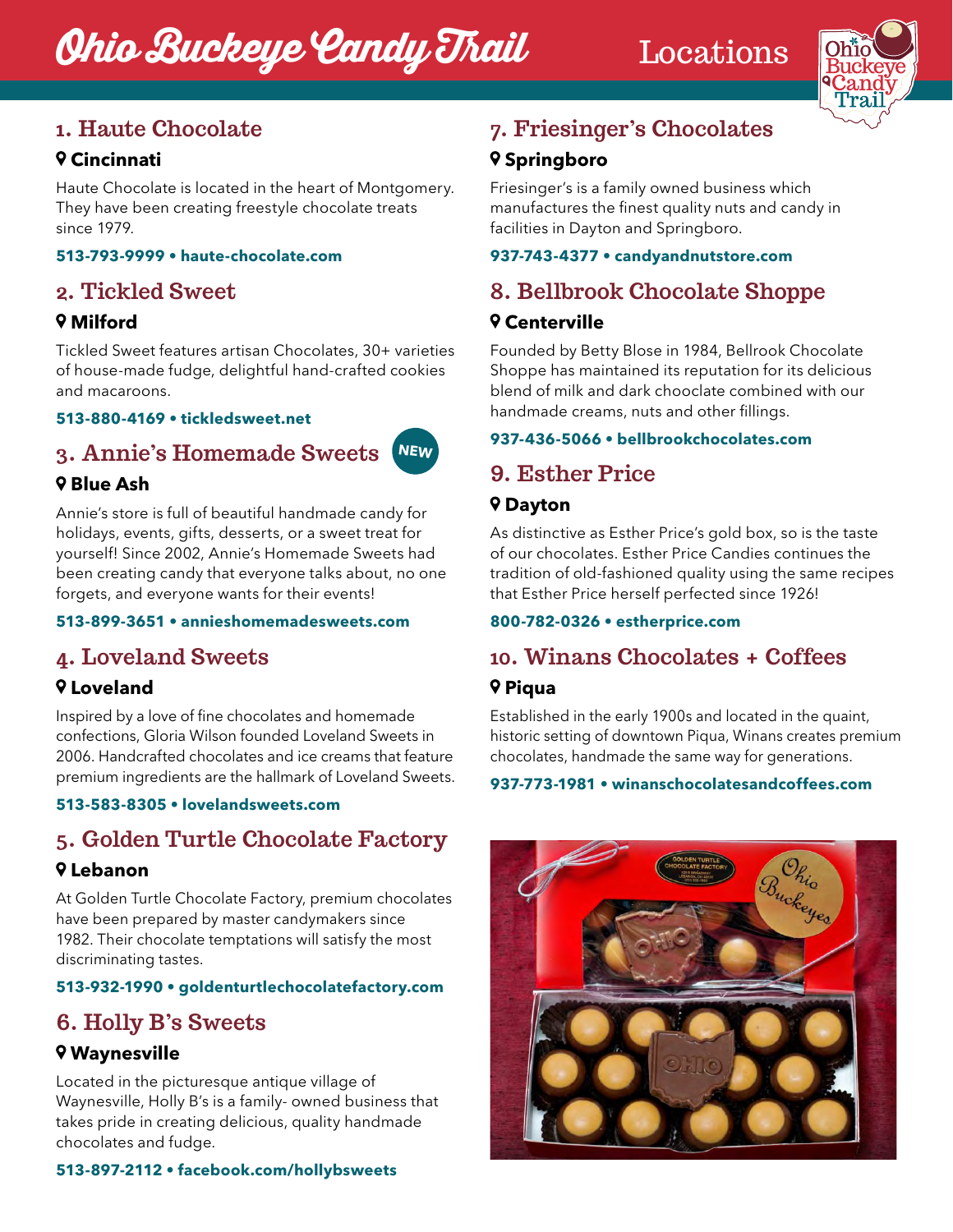# *Ohio Buckeye Candy Thail* Locations



# **11. Marie's Candies**

#### **West Liberty**

Marie's Candies opened its doors in 1956, and its reputation for old-fashioned, high quality candies spread across the countryside.

#### **937-465-3061 • [mariescandies.com](http://mariescandies.com)**

# **12. Jack-B's**

#### **Findlay**

Jack-B's is at your service with home-cooked goodnessto-go including their Peanut Butter or Cookie Dough Buckeyes dipped in white or milk chocolate.

#### **567-294-4234 • [jackbsfindlay.com](http://jackbsfindlay.com)**

#### **13. Dietsch Bros Fine Chocolates & Ice Cream**

#### **Findlay**

In 1937, Dietsch Brothers began producing fine chocolates and ice cream using original family recipes and have been producing delicious, quality products ever since.

#### **419-422-4474 • [dietschs.com](http://dietschs.com)**

# **14. Stella Leona Artisan Chocolates**

#### **Pettisville**

Stella Leona artisan chocolates are locally handmade with the finest, freshest ingredients. Passion, love and history goes into everything they make.

#### **419-445-0370 • [stellaleona.com](http://stellaleona.com)**

# **15. Marsha's Homemade Buckeyes**

#### **Perrysburg**

For over 30 years Marsha's has specialized in manufacturing Peanut Butter and Chocolate Candy Buckeyes. The Buckeye is the only candy that they make so their goal has always been to produce the perfect one.

#### **419-872-7666 • [marshasbuckeyes.com](http://marshasbuckeyes.com)**

# **16. CoCo Beans Candy & Cupcakes**

#### **Fremont**

Offering hand made chocolates, ice cream, milkshakes, cupcakes, gift baskets, favors and more, Coco Beans Candy & Cupcakes strive to make your life even sweeter!

#### **419-332-0420 • [cocobeanscandy.com](http://cocobeanscandy.com)**

# **17. Sweet Tooth Cottage**

#### **Fremont**

Offering hand made chocolates, ice cream, milkshakes, cupcakes, gift baskets, favors and more, Coco Beans Candy & Cupcakes strive to make your life even sweeter!

#### **614-2361-6166 • sweettoothcottage[.com](http://sweettoothcottage.com)**

# **18. Eagle Family Candy**

#### **Columbus**

Operating in the same location, with the original equipment and recipes, Eagle Family Candy takes pride in making quality, local, delicious chocolates.

#### **614-262-2255 • [eaglefamilycandy.com](http://eaglefamilycandy.com)**



# **19. Tremont Goodie Shop**

#### **Upper Arlington**

The Tremont Goodie Shop is a full-line, family-owned bakery nestled in Upper Arlington, Ohio. For over 60 years, they've hand-made their products from scratch and served their customers - who are more like friends with a smile.

#### **614-488-8777 • [theoriginalgoodieshop.com](http://theoriginalgoodieshop.com)**

# **20. Anthony Thomas**

#### **Columbus**

Anthony Thomas is one of the largest family-owned and operated candy companies in the mid-west. They produce an average of 50,000 pounds of chocolates daily.

#### **877-226-3921 • [anthony-thomas.com](http://anthony-thomas.com)**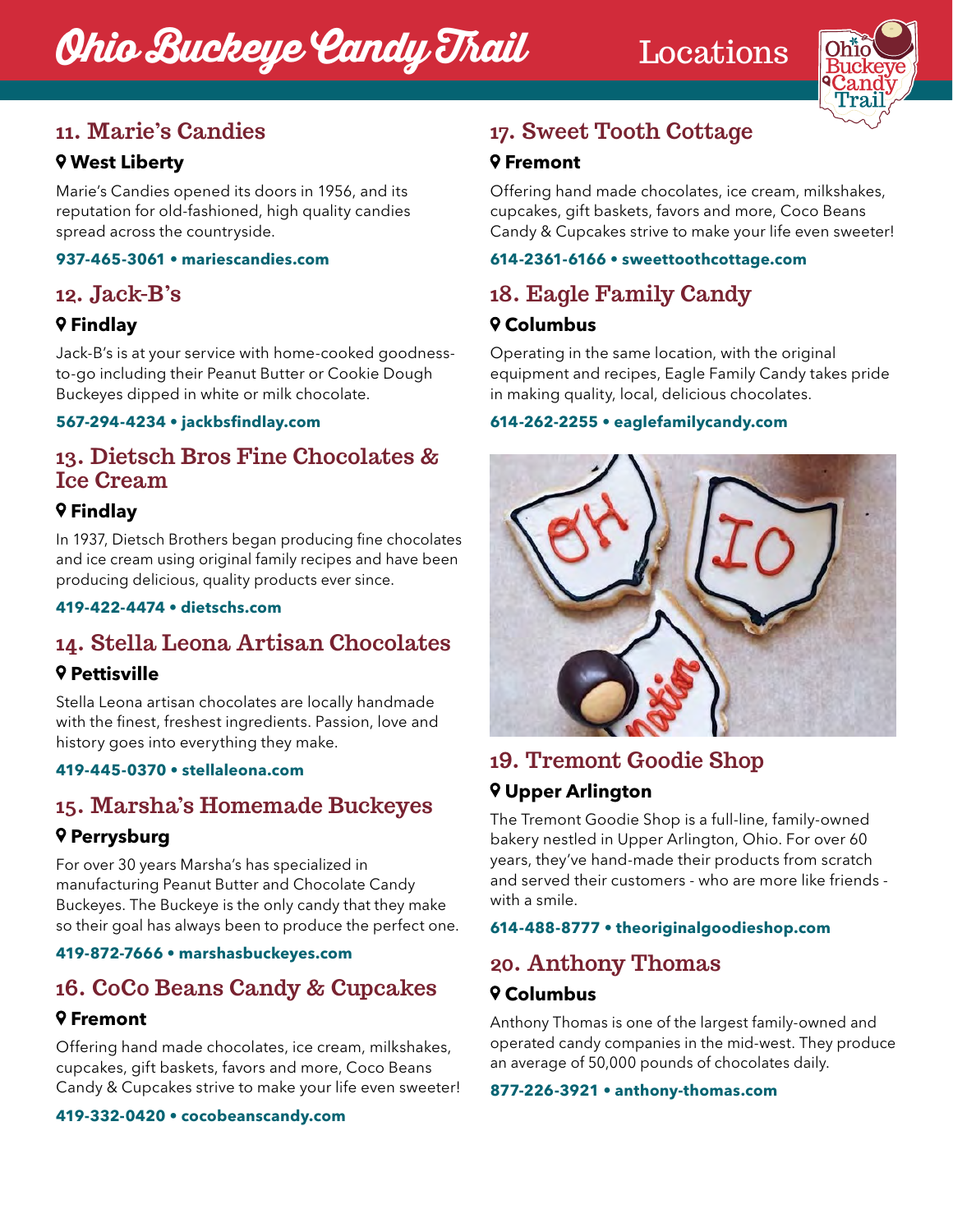

# **21. Chocolate Cafe**

#### **Columbus**

Serving the area since 2007, at the Chocolate Cafe, you can order your hand-rolled buckeyes to go in an edible chocolate box.

#### **614-485-2233 • [chocolatecafecolumbus.com](http://chocolatecafecolumbus.com)**

# **22. Pure Imagination Chocolatier**

#### **Grandview Heights**

Pure Imagination Chocolatier was founded by Master Chocolatier Daniel Cooper in 2001. It has been awarded the finest chocolate in Columbus since 2002.

#### **614-488-3070 • [pureimaginationchocolatier.com](http://pureimaginationchocolatier.com )**

# **23. Schmidt's Fudge Haus**

#### **Columbus**

At Schmidt's Fudge Haus, they only offer the finest fudge and chocolates made with the finest ingredients. Their buckeyes will make you scream OH-IO!

#### **614-444-2222 • [schmidtsfudgehaus.com](http://schmidtsfudgehaus.com)**



# **24. Wittich's Candy Shop**

#### **Circleville**

Celebrating 178 years in business, Wittich's Candy Shop is the nation's oldest family owned and operated candy shop.

#### **740-474-3313 • [wittichscandyshop.com](http://wittichscandyshop.com)**

# **25. Buckeye Creations**

#### **Canal Winchester**

Buckeye Creations offers the classic Ohio candy with a unique and creative twist of flavors. From Coconut to Smores, each one has their own personality and unique taste.

#### **614-209-1617 • [facebook.com/BuckeyeCreations](http://facebook.com/BuckeyeCreations)**

# **26. Candy Cottage**

#### **Lancaster**

The Candy Cottage is a locally owned confectionery and their legacy dates back to the 1960's. They specialize in unique holiday treats, custom favors for any occasion, baskets, corporate gifts, chocolate boxes and more.

#### **740-653-6842 • [candycottageltd.com](http://candycottageltd.com)**

# **27. Goumas Candyland**

#### **Heath**

It's always buckeye season at Goumas Candyland and people can't get enough. Aside from using only the best ingredients, the secret lies in traditional recipes, passed down through the generations.

#### **740-345-7440 • [goumascandyland.com](http://goumascandyland.com)**

# **28. Nothing But Chocolate Cambridge**

Nothing But Chocolate is a chocolate business located in historic Cambridge, Ohio. Our most popular item is an Ohio tradition. Each box of Buckeyes is made to order to ensure delicious fresh Buckeyes dipped for you.

#### **740-439-5754 • [nothingbutchocolate.com](http://nothingbutchocolate.com)**

# **29. Tana's Tasty Treats NEW**



Tana's buckeyes are known locally for their unique creamy filling and gourmet chocolate shell. Established in 2018, Tana produces thousands of buckeyes annually. The last buckeye you'll ever need!

#### **740-502-6949 • [facebook.com/buckeyesTTT/videos](https://www.facebook.com/buckeyesTTT/videos/)**

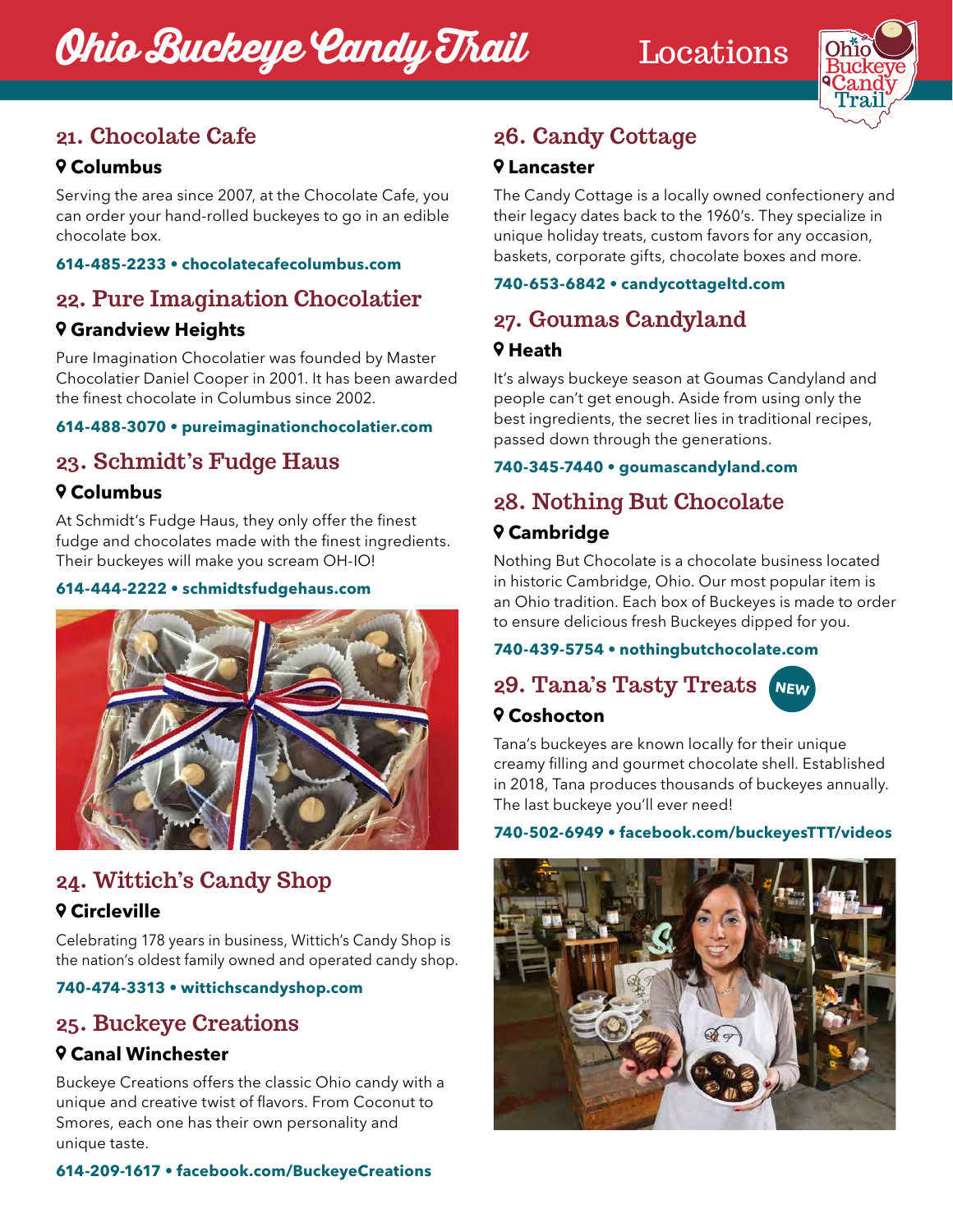

# **30. Coblentz Chocolates**

#### **Walnut Creek**

Coblentz Chocolate Company began in 1987 and is nestled in Ohio's Amish Country. They hold true to the local traditions of doing things the old-fashioned way. We use the freshest ingredients.

#### **800-338-9341 • [coblentzchocolates.com](http://coblentzchocolates.com)**

#### **31. Sweeties Chocolates at Grandpa's Cheesebarn**

#### **Ashland**

With over 40 years in the business, they continue to welcome visitors from all over the globe to savor the experience of their sweet dream come true.

#### **419-281-3202 • [grandpascheesebarn.com](http://grandpascheesebarn.com)**

# **32. Waggoner Chocolates**

#### **North Canton**

At Waggoner Chocolates, they continue their timeless devotion to the worlds most distinguished chocolate connoisseurs by providing quality chocolates and confections that will be cherished for generations to come.

#### **330-433-1834 • [waggonerchocolates.com](http://waggonerchocolates.com)**



# **33. Harry London Candies**

#### **North Canton**

For nearly a century, Fannie May Chocolates has been offering the finest gourmet chocolates, fudge, and candies that have kept them as a favorite traditional chocolate store.

#### **800-999-3629 • [fanniemay.com/store/harry-london](http://fanniemay.com/store/harry-london)**

### **34. Hartville Chocolate Company Hartville**

Just like the corner candy store you remember as a child, Hartville's Candy Shop features creamy, homemade fudge and a variety of hand-dipped chocolates to satisfy your sweet tooth.

#### **330-592-4282 • [facebook.com/HartvilleChocolate](http://facebook.com/HartvilleChocolate)**

# **35. Honadle's Fine Chocolates**

#### **Hartville**

It is easy to take shortcuts, but at Honadle's they aren't into that. They use only the freshest ingredients from local businesses, when possible. From coconut oil to freshly zested lemons, they always strive for exceeding your expectations.

#### **330-267-6033 [• honadles.com](http://honadles.com)**

# **36. Butter Maid Bakery**

#### **Boardman**

Family owned and operated since 1955. They make old fashioned, handmade products in small batches.

#### **844-688-7655 [• buttermaidbakery.com](http://buttermaidbakery.com)**

# **37. Malley's Chocolates Lakewood**

Now in the third generation of family business, Malley's Chocolates is committed to offering quality confections made with the same special-recipe milk and dark chocolate they've earned their stellar reputation providing.

#### **216-226-8300 • [malleys.com](http://malleys.com)**

# **38. Campbell's Sweets Factory Cleveland**

The heritage at Campbell's Sweets begins over four decades ago. Campbell's feels good about getting behind all of their products with the quality of ingredients they use!

#### **216-965-0451 • [campbellssweets.com](http://campbellssweets.com)**

# **39. Buckeye Chocolate Company Chardon**

In its second generation, the Buckeye Chocolate Company is devoted to providing customers with fresh and quality confections.

#### **440-286-5282 • [buckeyechocolate.com](http://buckeyechocolate.com)**